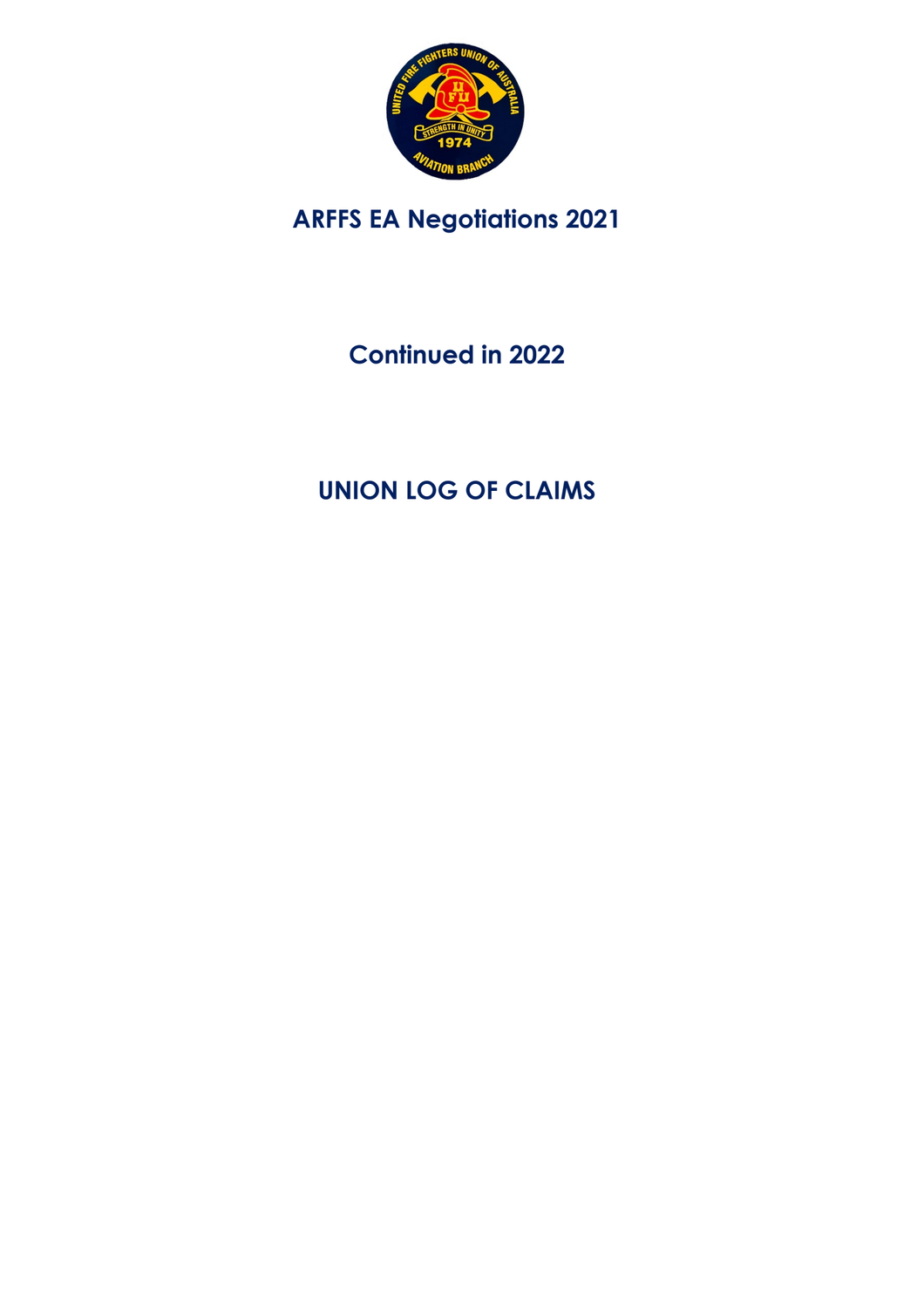## **Items for inclusion in the EA from the existing deed dated 23 July 2018**

# **Clause 2 (Hamilton Island)**

# Agreed *only in part*

Current deed arrangements to remain as Airservices say not for inclusion in EA. Union members want inside the EA.

# **AND**

## **Clause 4 (Temporary Transfer Allowance – Food and Drink)**

## Agreed

Recruits will be entitled to seek reimbursement of their expenses incurred

# **For inclusion into EA**

- **Career Break**  (To be equal with ATC EA) Agreed To be included in the EA
- **Emergency Duty** (To be equal with ATC EA) Not agreed Existing provisions to remain
- **Higher Duties** (To be equal with ATC EA) Not agreed Existing provisions remain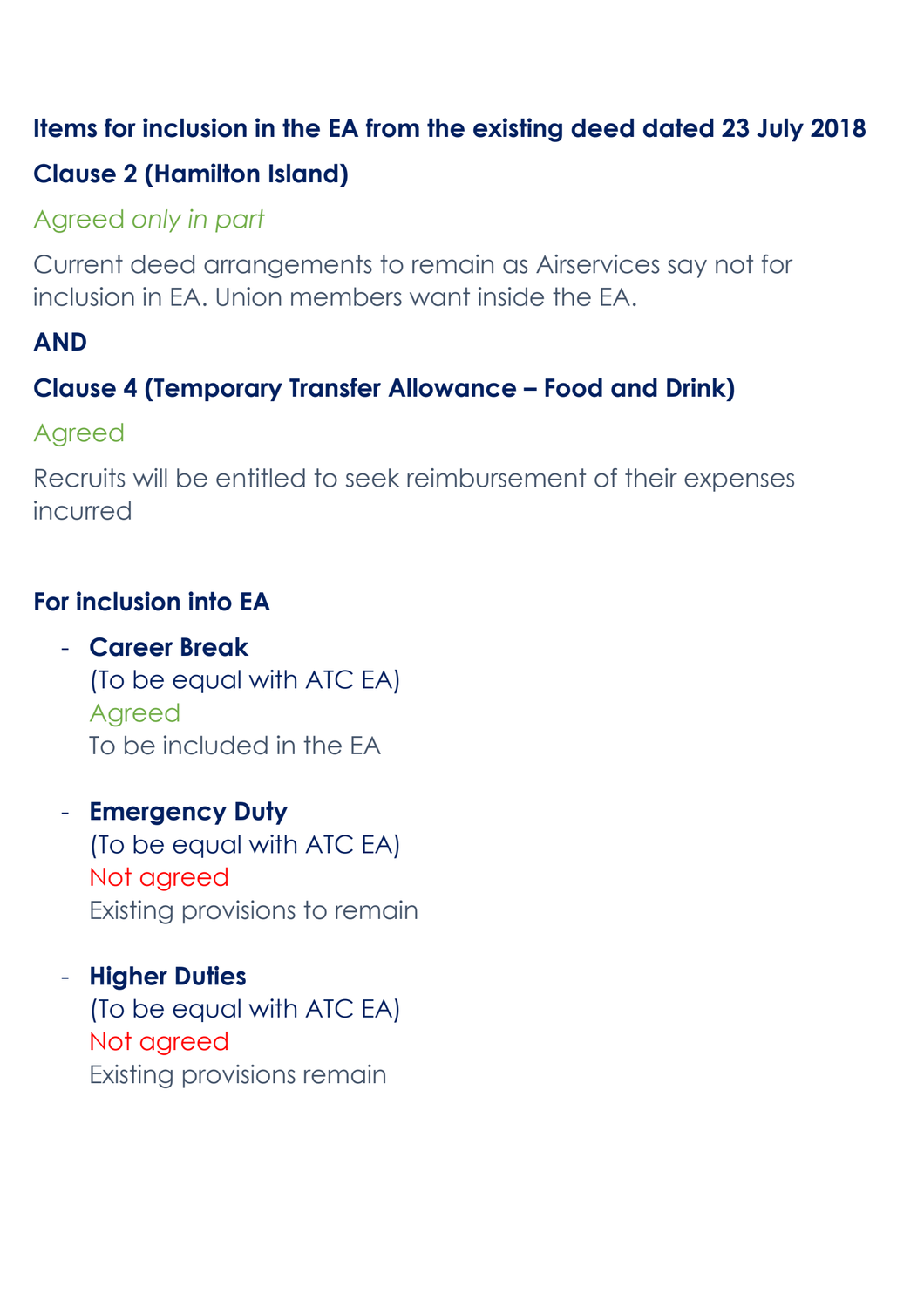### **PART A – AGREEMENT ADMINISTRATION**

| Clause                                       | <b>Proposed Amendment</b>                                                                                                                                                                       | Agreed/Pending<br><b>Not Agreed</b>                                                                                                                                                  |
|----------------------------------------------|-------------------------------------------------------------------------------------------------------------------------------------------------------------------------------------------------|--------------------------------------------------------------------------------------------------------------------------------------------------------------------------------------|
| $\overline{2}$<br>For insertion              | For Inclusion Family and Domestic Violence within<br>the definitions section                                                                                                                    | Agreed<br>The definition will be<br>included                                                                                                                                         |
| 2(i)                                         | Definition of <b>Overtime:</b> achieve consistency in all<br>Airservices to be equal to Air Traffic Control EA                                                                                  | Not Agreed<br>No change to<br>existing definition                                                                                                                                    |
| For insertion:<br>3.3 Period of<br>operation | Period of Operation<br>Negotiations for a new agreement will<br>commence no later than nine (9) months prior to<br>the expiry of this agreement.                                                | Agreed<br>subject to<br>condition(s)<br>"Negotiations for a<br>new agreement will<br>commence no later<br>than six (6) months<br>prior to the nominal<br>expiry of the<br>agreement" |
| 4.1<br>For insertion                         | Parties bound<br>Include - United Fire Fighters Union of Australia<br><b>Aviation Branch</b>                                                                                                    | Agreed<br>subject to<br>condition(s)                                                                                                                                                 |
| 8                                            | Service obligation<br><b>WHS Clause</b>                                                                                                                                                         | <b>Agreed in Part</b><br><b>Creation of ARFFS</b><br>specific WHS<br>Committee<br><b>Existing EA</b><br>provisions, policy<br>and procedure to<br>remain                             |
| 11(d)                                        | Categories of Employment<br>Casuals<br>Inclusion of current Annexure A wording                                                                                                                  | Agreed<br>Mere formality no<br>substantive change                                                                                                                                    |
| 15                                           | <b>Consultation on Change</b><br>Work Health Safety<br><b>Minimum staffing</b><br><b>Rostering</b>                                                                                              | In Part Agreed<br>Establishment of<br><b>WHS Committee</b><br>Pending<br>Minimum Staffing                                                                                            |
| 16                                           | Rights of Employee Representatives<br>Paid leave to attend union training<br>Paid time to complete employee representative<br>duties<br>Paid travel to attend employee representative<br>duties | Not agreed<br>No improvement to<br>existing EA provisions                                                                                                                            |
| For insertion:<br><b>New Clause</b>          | Infrastructure<br><b>National Joint Review of Facilities</b>                                                                                                                                    | Not agreed<br>ARFFS do not want<br>to include in EA, for<br>policy and<br>procedure only                                                                                             |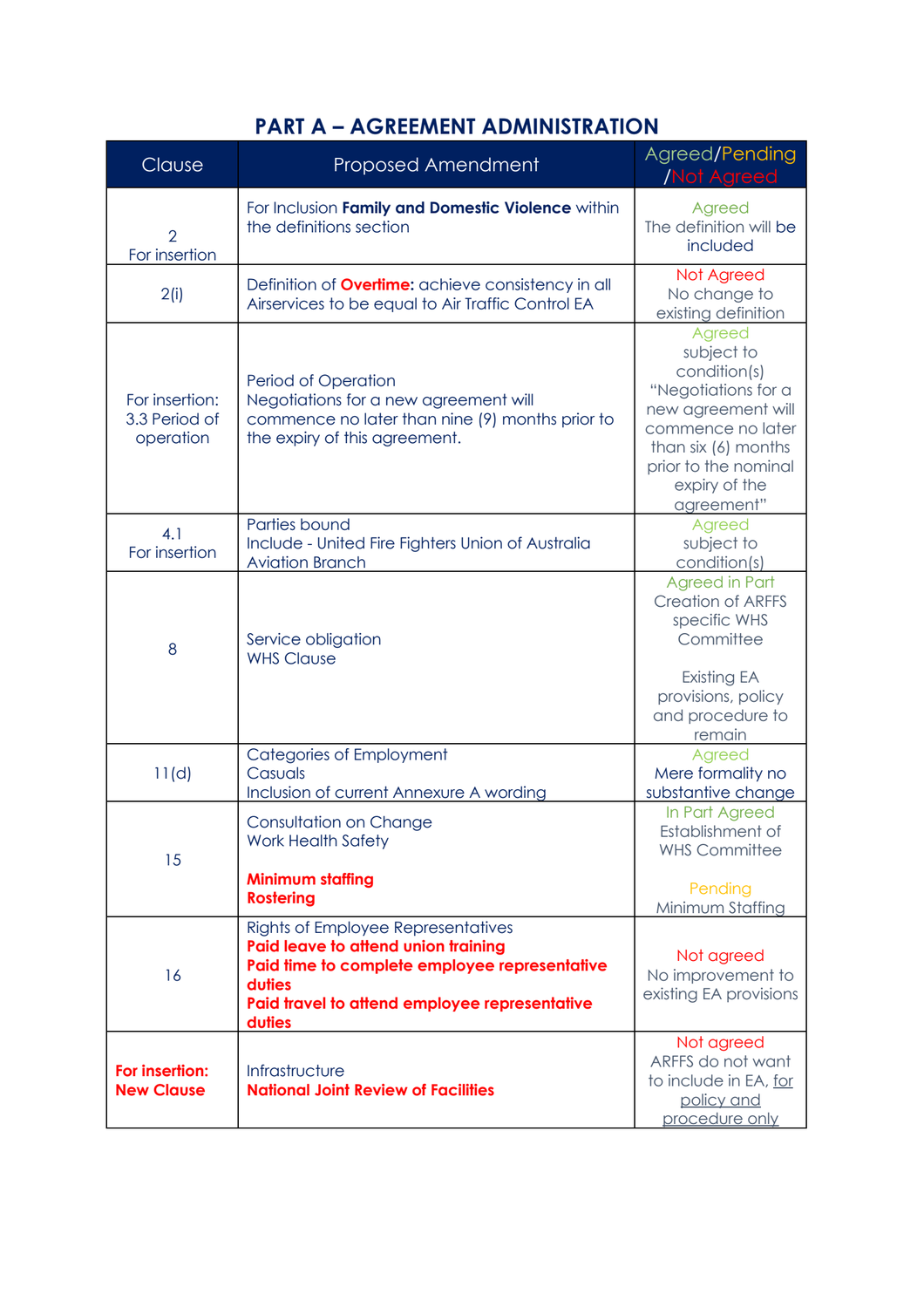#### **PART B – HOURS OF WORK**

| Clause                       | <b>Proposed Amendment</b>                                                                                                                                                                                                                                                                 | Agreed/Pending<br>/Not Agreed                  |
|------------------------------|-------------------------------------------------------------------------------------------------------------------------------------------------------------------------------------------------------------------------------------------------------------------------------------------|------------------------------------------------|
| <b>Existing Clause</b><br>21 | Principles of Rostering<br><b>Definitions</b><br><b>Rostering Principles</b><br>To include in definitions<br>24-hour (Sydney) Roster<br>Other roster requirements<br>Make 24-hour (Sydney) Roster available for<br>employee majority vote and then accordingly<br>endorsement by LOM/AALL | Pending<br><b>Awaiting Airservices</b>         |
| <b>Existing Clause</b><br>22 | Overtime<br><b>Time x Base Salary</b><br>1.5 x First 3 Hours<br>2x Excess of 3 Hours<br>2x Sundays<br>2.5 x Public Holidays<br>Consistency throughout Airservices i.e. Air Traffic<br><b>Control EA</b>                                                                                   | Not agreed<br>No increase to<br>overtime rates |
| Existing Clause<br>24        | <b>TOIL</b><br>24.2Remove words "within 12 months of it<br>accruing"<br>24.3 Remove<br>This item has been conceded as a concession by<br>the Union as part of negotiating in good faith.                                                                                                  | Existing provisions<br>remain                  |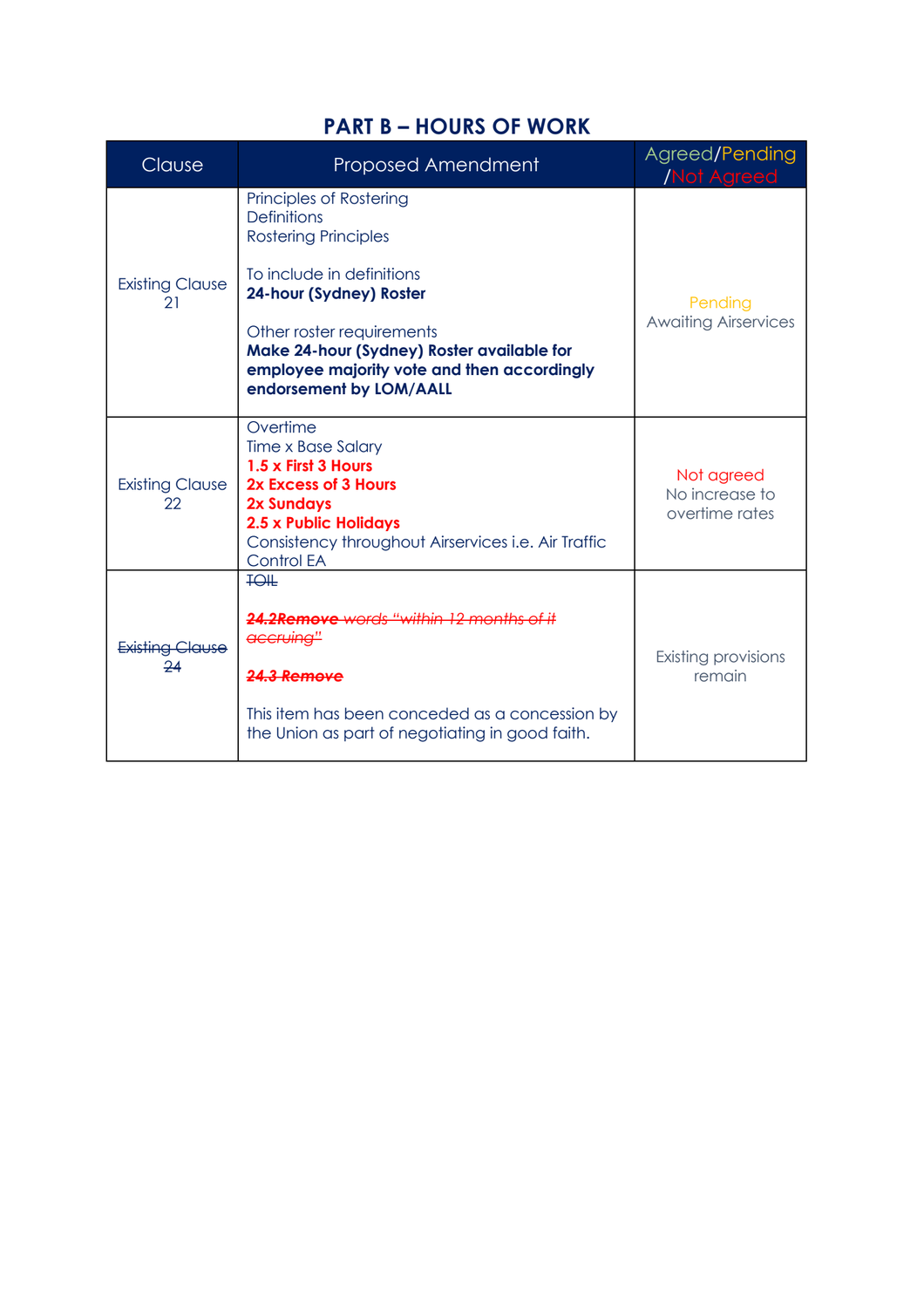#### **PART C – ALLOWANCES AND REIMBURSEMENTS1**

| Clause                                               | <b>Proposed Amendment</b>                                                                                                                                                                                                                     | Agreed/Pending<br><b>Not Agreed</b>                                                                                                                              |
|------------------------------------------------------|-----------------------------------------------------------------------------------------------------------------------------------------------------------------------------------------------------------------------------------------------|------------------------------------------------------------------------------------------------------------------------------------------------------------------|
|                                                      | Transferability of employees<br>Transfer on recruitment or on an employee's<br>request                                                                                                                                                        | Not agreed<br>ARFFS do not want<br>in EA, will keep in<br>current<br>Policy/Procedure                                                                            |
| <b>Existing Clause</b><br>30<br><b>For insertion</b> | Per Air Traffic Control EA                                                                                                                                                                                                                    | Pending<br>Union awaiting<br>ARFFS reply to the<br>proposal that<br>existing staff should<br>have a first<br>preference and<br>second preference<br>to recruits. |
|                                                      | <b>Locality Allowances</b><br>When an employee was entitled to a remote<br>locality allowance at the previous location, the<br>employee will continue to be paid the applicable<br>remote locality allowance in accordance with<br>clause 35. | This is already paid<br>on temporary<br>transfers                                                                                                                |
| <b>Existing Clause</b><br>34                         | Portfolio Allowance<br>For inclusion:<br><b>Accredited Trainer</b>                                                                                                                                                                            | Not agreed<br>ARFFS do not want<br>any new clauses in<br>EA                                                                                                      |
| <b>Existing Clause</b><br>35.1                       | Locality<br><b>Remote Location</b><br><b>Inclusion of further locations</b><br>(Live and work in Whitsundays region) Hamilton<br>Island (plus all travel time and expenses per<br>deed)<br><b>Proserpine</b>                                  | Not agreed<br><b>ARFFS current deed</b><br>will continue, will not<br>be included in EA,<br>no new locations.                                                    |
|                                                      | To be renamed<br><b>Complexity Allowance</b>                                                                                                                                                                                                  | Not agreed                                                                                                                                                       |
| <b>Existing Clause</b><br>4 <sup>1</sup>             | This item has been conceded as a concession by<br>the Union as part of negotiating in good faith.                                                                                                                                             | Will remain as<br>current CAT 10                                                                                                                                 |

 $1$  There should be an increase, of all current monetary rates specified, in accordance with any in-principal agreement reached on percentage pay increase(s). **ARFFS position - only if permitted by APSC Bargaining Policy.**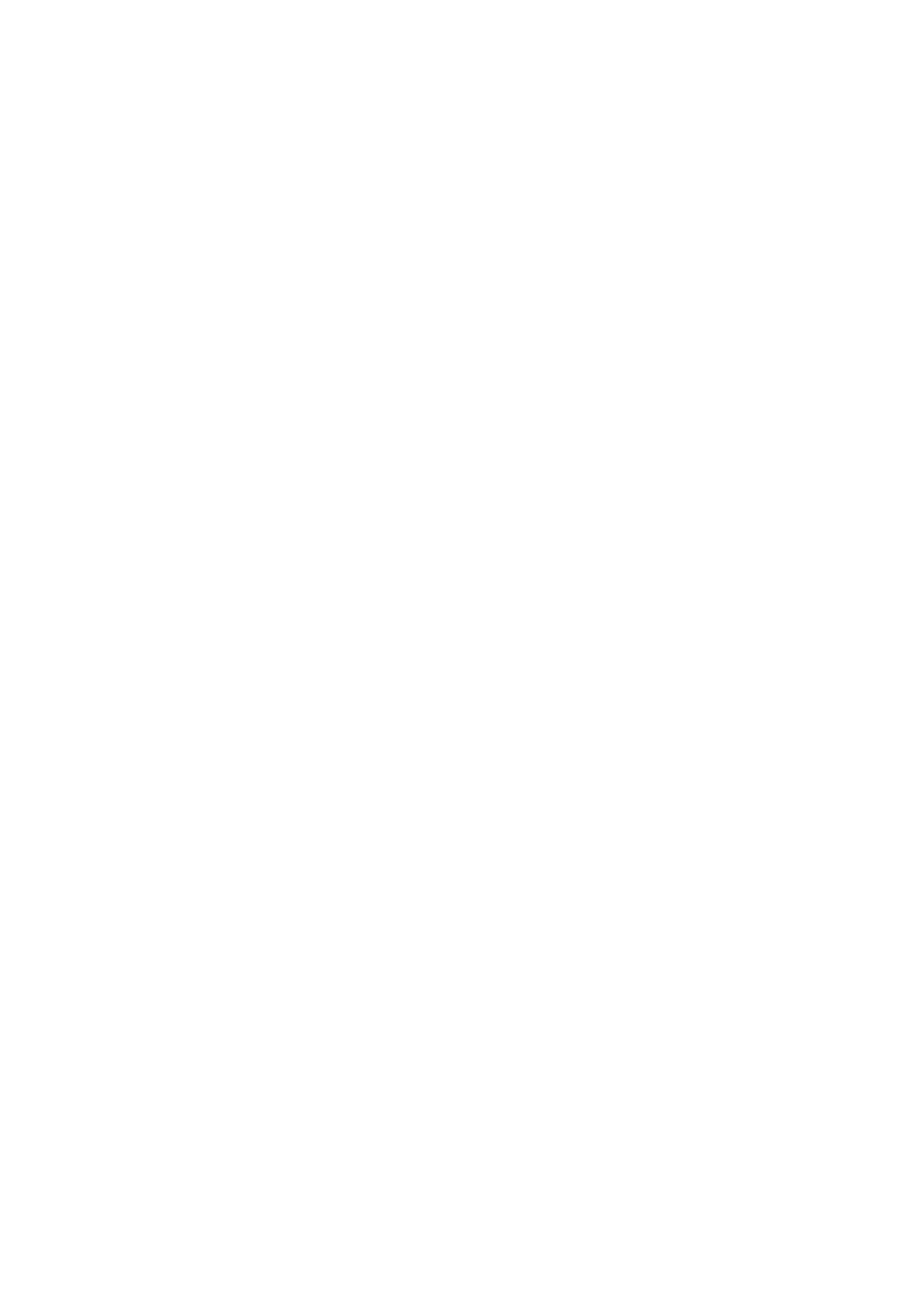#### **PART D - LEAVE**

| Clause                       | Proposed Amendment                                                                             | Agreed/Pending<br><b>Not Agreed</b>                                                                                                                                                                                 |
|------------------------------|------------------------------------------------------------------------------------------------|---------------------------------------------------------------------------------------------------------------------------------------------------------------------------------------------------------------------|
| <b>Existing Clause</b><br>21 | (Paid Leave) to appear in the Fair Work<br><b>Commission</b>                                   | ARFFS rely on<br>current EA provisions                                                                                                                                                                              |
|                              | (Unpaid Leave) to take up office as a full-time<br><b>Employee Representative</b>              |                                                                                                                                                                                                                     |
| <b>For insertion</b>         | (Unpaid Leave) taken as Parental Leave<br>(Unpaid Leave) taken as Family and Domestic<br>Leave | Not agreed<br>No change, still<br>break in service                                                                                                                                                                  |
| <b>Existing Clause</b><br>60 | Not losing any time towards service<br>Parental Leave <sup>2</sup>                             | Agreed in Part<br>General neutral<br>provisions to allow<br>any staff member to<br>primary carer leave.                                                                                                             |
|                              |                                                                                                | No increase to<br>existing paid leave,<br>no new types of<br>paid leave                                                                                                                                             |
| <b>Existing Clause</b><br>63 | <b>Supporting Partner Leave</b><br>3 weeks paid leave<br>Again, see footnote comments          | Not agreed<br>No increase to<br>existing leave, no<br>new types of paid<br>leave                                                                                                                                    |
| For insertion                | <b>Paid Family &amp; Domestic Violence Leave</b>                                               | Not agreed<br>Any new type of<br>paid leave<br><b>Agreed in Part</b><br><b>ARFFS has Draft FDV</b><br>Clause<br><b>BUT</b><br>Wants to staff to<br>utilise their existing<br>paid and unpaid<br>leave EA provisions |

<sup>&</sup>lt;sup>2</sup> There is an opportunity for Airservices to encourage all employees to become primary carers, upon the birth or adoption of a child, that an employee is to take a period of leave to attend to being the primary carer. This will lead to a more equal sharing of the burden of caring responsibilities in families. It will also play a part in achieving greater equality in our society for Same Gendered Parents and Male Parents to be able to take on more child rearing roles. **Not agreed by ARFFS to increase conditions per APSC Bargaining Policy. Despite whole of Airservices identifying these working conditions organisation wide need to be improved!**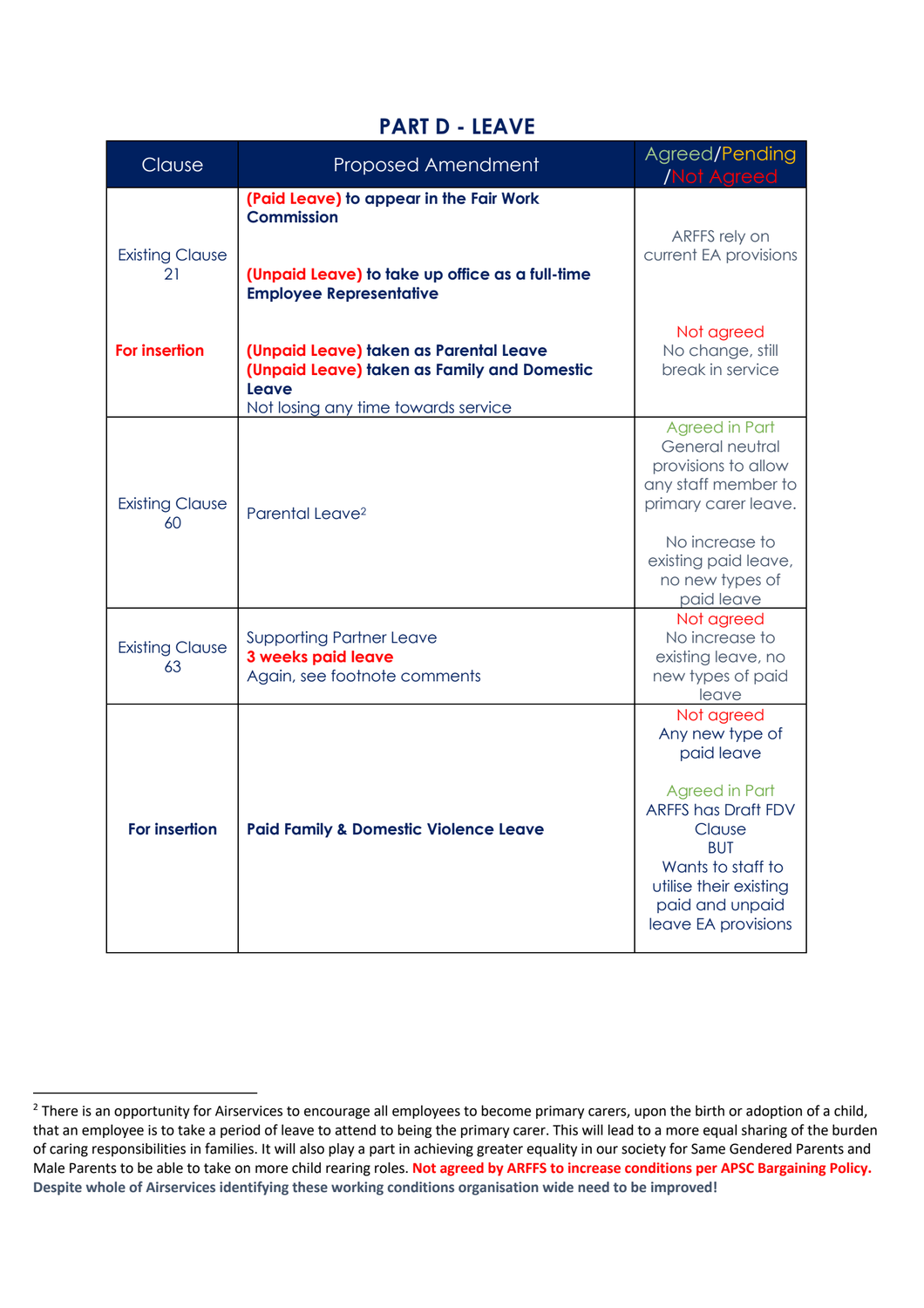### **PART E – PERFORMANCE, CONDUCT, FITNESS AND TERMINATION**

| Clause                       | <b>Proposed Amendment</b>                                                                                                                                                                                     | Agreed/Pending<br><b>Not Agreed</b>                                                                                                |
|------------------------------|---------------------------------------------------------------------------------------------------------------------------------------------------------------------------------------------------------------|------------------------------------------------------------------------------------------------------------------------------------|
| <b>Existing Clause</b><br>69 | <b>Merit and Selection</b><br>In accordance with Air Traffic Control EA                                                                                                                                       | Not agreed<br>ARFFS do not want<br>to include in EA,<br>want to leave in<br>policy and<br>procedure                                |
|                              |                                                                                                                                                                                                               | Pending<br>ARFFS response to<br>Union's position that<br>existing staff should<br>have the first<br>opportunity above<br>recruits. |
| <b>Existing Clause</b><br>74 | For equal inclusion as part of health:<br>Mental Health and Wellbeing<br>Air Services to meet the costs of General<br>Practitioner Mental Health Care Plan and<br><b>Treatment Sessions with Psychologist</b> | Agreed<br>Reimbursement of<br>up to \$500 early<br>intervention costs<br>offered by ARFFS                                          |
| <b>Existing Clause</b><br>75 | 3year medical examinations<br><b>Best practice testing</b><br><b>Making improvements</b>                                                                                                                      | Agreed<br><b>ARFFS Draft</b><br>incorporates Union<br>wording                                                                      |